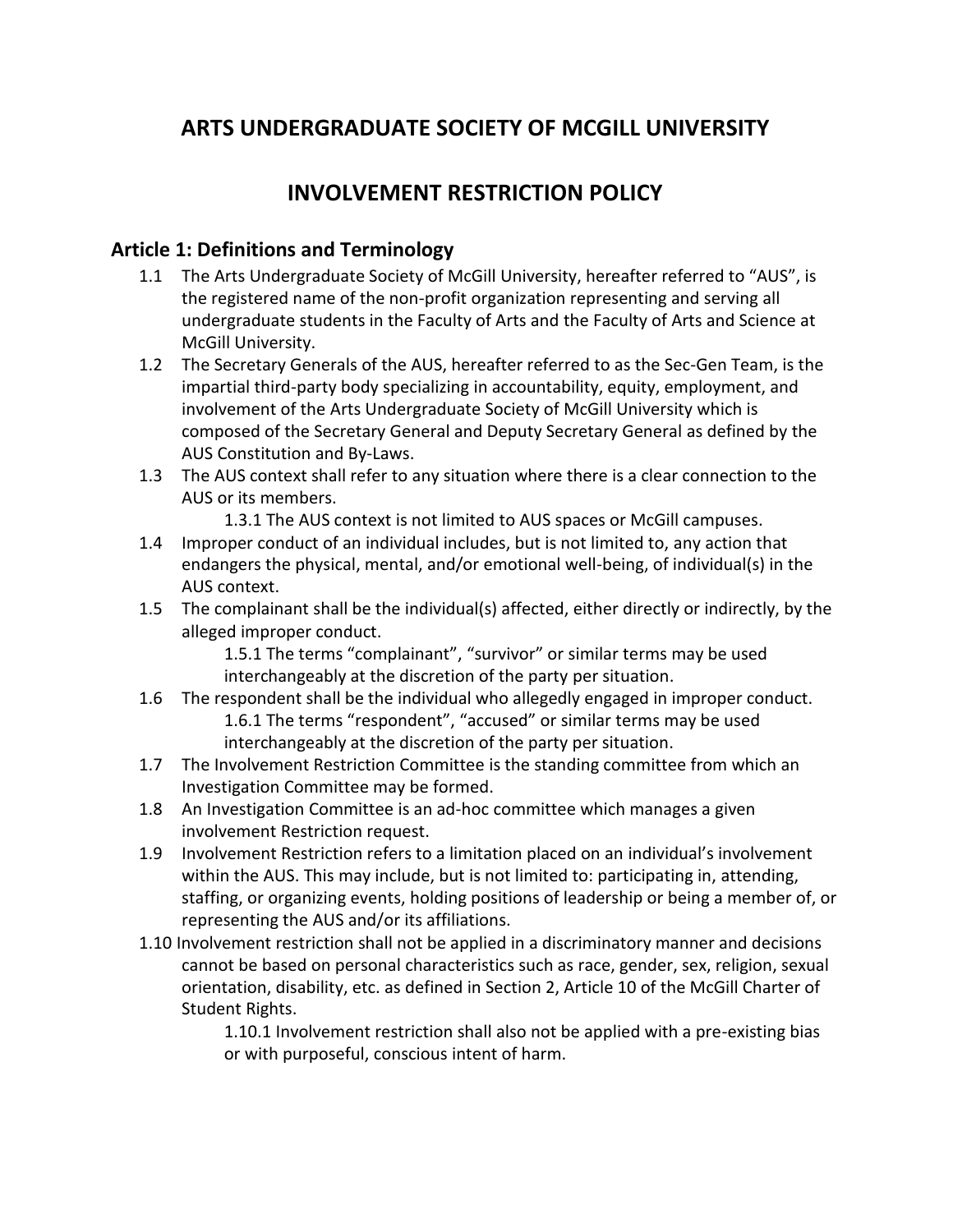1.10.2. Similarly, involvement restriction must also not be withheld for reasons pertaining to an individual's personal characteristics and/or with pre-existing bias.

## **Article 2: Purpose**

2.1 The purpose of the policy is to:

 2.1.1 Ensure and maintain the creation of a safe environment for all AUS members within all AUS spaces, including AUS events and groups.

2.1.2 Protect the complainant(s) from further harm, physical, mental, or emotional, with an understanding that the different levels of violence certain marginalized groups face and we want to use our privilege to protect them

2.1.3 Restrict the access of individuals who are likely to endanger the complainant or other students, in AUS spaces and groups, during AUS and/or AUS-involved events, and other instances within the AUS context, as deemed necessary by the committee.

 2.1.3.1 Restriction of access may extend to the McGill context and therefore affect access to other faculty and university-affiliated events and campus spaces, as deemed necessary by the committee.

# **Article 3: Scope of Committee**

- 3.1 Involvement restriction is not a punishment. The committee shall not:
	- 3.1.1 Determine judgements as to whether the respondent is "innocent" or "guilty".
	- 3.1.2 Make decisions with the intention of punishing the respondent.

3.1.3 Make decisions that do not serve to uphold the policy's purpose as described in Article 2.

3.2 The Investigation Committee does not require absolute proof in order to make a decision.

#### **Article 4: Restriction Investigation Request**

- 4.1 As previously stated in Article 1, improper conduct of an individual includes, but is not limited to, any action that endangers the physical, mental, or emotional, well-being of an individual or group in the AUS context.
- 4.2 A complainant may request the restriction of an individual who has demonstrated improper conduct in the AUS context by filing a formal complaint with the AUS Equity Team, or by contacting a member of the AUS Executive Committee.

4.2.1 In the case a complainant requests restriction through a member of the AUS Executive Committee, hereafter referred to as the Executive, is responsible for informing an Equity Commissioner of the complaint. The Executive is responsible for informing the complainant of the investigative process and reinforcing the clause of non-disclosure held by the Equity Commissioners.

4.3 The investigation request shall be approved by at least one (1) AUS Equity Commissioner.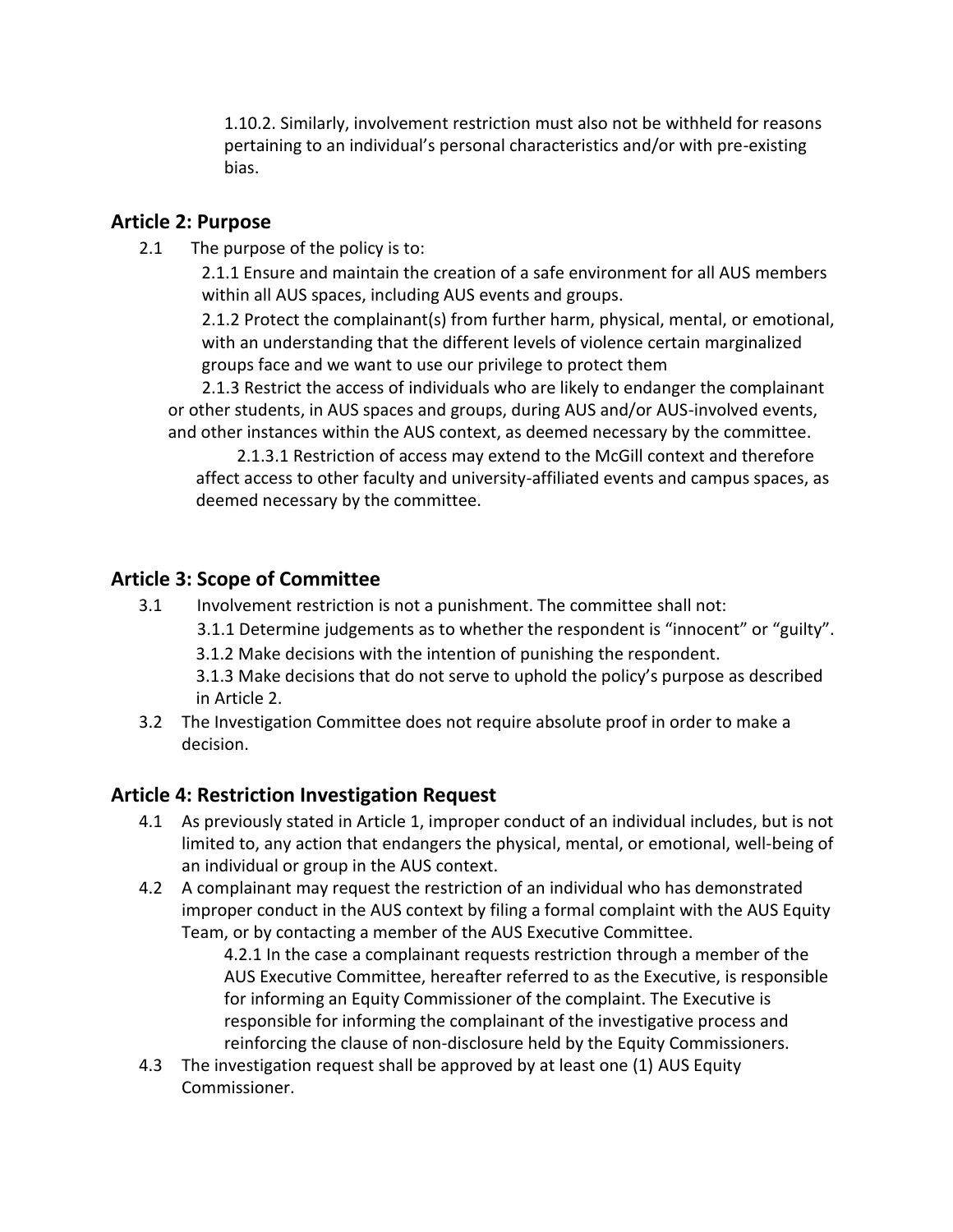- 4.3.1 The investigation request shall be approved in a timely manner.
- 4.4 The Equity Commissioner shall inform the President of the approval of the investigation request.

 4.4.1 The notice of approval shall be sent within twenty-four (24) hours of the initial approval of the investigation request as stated in 4.3.1.

- 4.5 A restriction request can only be rejected by a unanimous vote of the Executive Committee and the Equity Commissioners.
- 4.6 In the case of an involvement restriction request in which the complainant and/or the respondent are members of the Executive Committee or Equity Team, the approval or rejection of the request shall be handled by the Sec-Gen Team.

## **Article 5: The Involvement Restriction Committee**

 5.1 The Involvement Restriction Committee shall be formed between May 1 and May 31. It will comprise of:

5.1.1 All AUS Equity Commissioners;

5.1.2 All members of the Executive Committee.

- 5.2 Investigations into involvement restriction requests made during the summer shall be conducted by the Involvement Restriction Committee.
	- 5.2.1 The Involvement Restriction Committee shall be overseen during the summer by the President.

5.2.1.1 If the President is not available, a stand-in will be elected among available members of the Involvement Restriction Committee.

- 5.2.1 The Involvement Restriction Committee shall follow all regular investigation procedures outlined in article 6.
- 5.3 At the first AUS Legislative Council meeting, the Involvement Restriction Committee shall be ratified at Council.

5.3.1 If (a) member(s) is/are failed to be ratified, immediate action will be taken to find replacement permanent Committee members by the next AUS Legislative Council. This will be completed at the discretion of the Equity Team.

5.3.1 The ratified members will continue to act and serve on the Involvement Restriction Committee.

- 5.4 All members of the committee shall sign a non-disclosure agreement (NDA) at the start of their term. A breach of the NDA will be grounds for immediate removal from the committee and other necessary disciplinary actions as specified within the agreement.
- 5.5 All members of the committee shall receive equity training, including but not limited to active listening training, disclosure training, mental health training, and any other training deemed appropriate by the Equity Team.
- 5.6 The Executive Committee shall continue the regular updating and appropriate maintenance of the restriction list and enforcement of any restriction terms.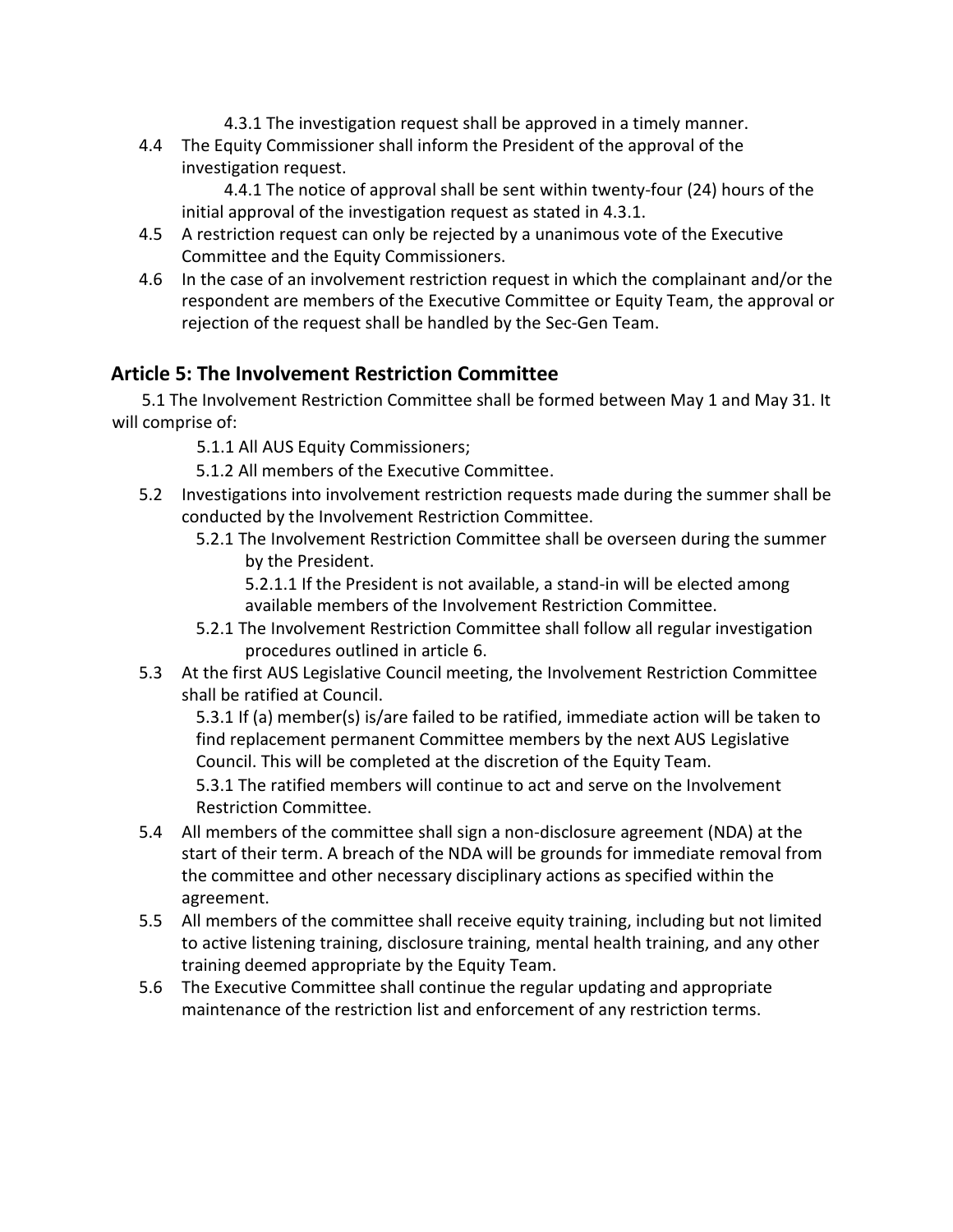# **Article 6: The Investigation Committee**

6.1 The Investigation Committee shall be comprised of six (6) members of the Involvement Restriction Committee, with one of the members being an Equity Commissioner.

6.1.1 The Investigation Committee may only have up to one Equity Commissioner. 6.1.2 Once the investigation process has begun, additional members may not be added to the Investigation Committee.

6.1.3 In the case that quorum, as per article 6.1, cannot be met due to vacancies in the Involvement Restriction Committee and/or a surplus of members rendered ineligible to handle the investigation due to a pre-existing bias, the committee may define an ad-hoc quorum subject to ratification by the Executive Committee.

6.1.4 The Investigation Committee may change according to each case, as factors defining eligibility to handle a case as stated in Article 6.2.

6.1.5 The Investigation Committee must be formed within twenty-four (24) hours of the initial approval of the investigation request.

- 6.2 Upon approval of the investigation request and prior to the start of the investigation, the Involvement Restriction Committee members, shall evaluate any pre-existing biases. It is each member's responsibility to declare in all truthfulness any pre-existing biases, with failure to do so as grounds for removal from the Investigation Committee and other necessary disciplinary actions as deemed appropriate by the Sec-Gen Team and the Executive Committee.
	- 6.2.1 No member of the Investigation Committee may have been directly involved in a role or have witnessed the incident.
	- 6.2.2 All members of the Investigation Committee must declare any personal relationship with any of the parties involved.

 6.2.2.1 The extent of personal relationship is to the discretion of the member. A purposeful failure to evaluate the extent is grounds for removal from the Investigation Committee and other necessary disciplinary actions as deemed appropriate by the Sec-Gen Team and the Executive Team.

- 6.2.3 Any member of the Investigation Committee may step down from the committee for the duration of the investigation.
- 6.2.4 At any point during the investigation, a member of the Investigation Committee may ask another member to step down for the duration of the investigation due to bias, subject to ratification by a ½ vote by the Involvement Restriction Committee.
- 6.2.5 Should a member of the Investigation Committee step down, they shall be replaced by another member of the Involvement Restriction Committee not yet involved in the Investigation Committee.

6.2.6 Should there be no more eligible Involvement Restriction Members to fill the vacant role(s), the committee may define an ad-hoc quorum subject to ratification by the Executive Committee just as defined in 6.1.3.

 6.3 Knowingly possessing a bias but remaining on the committee shall be grounds for immediate removal from the Involvement Restriction Committee and other necessary disciplinary actions as deemed appropriate by the Sec-Gen Team.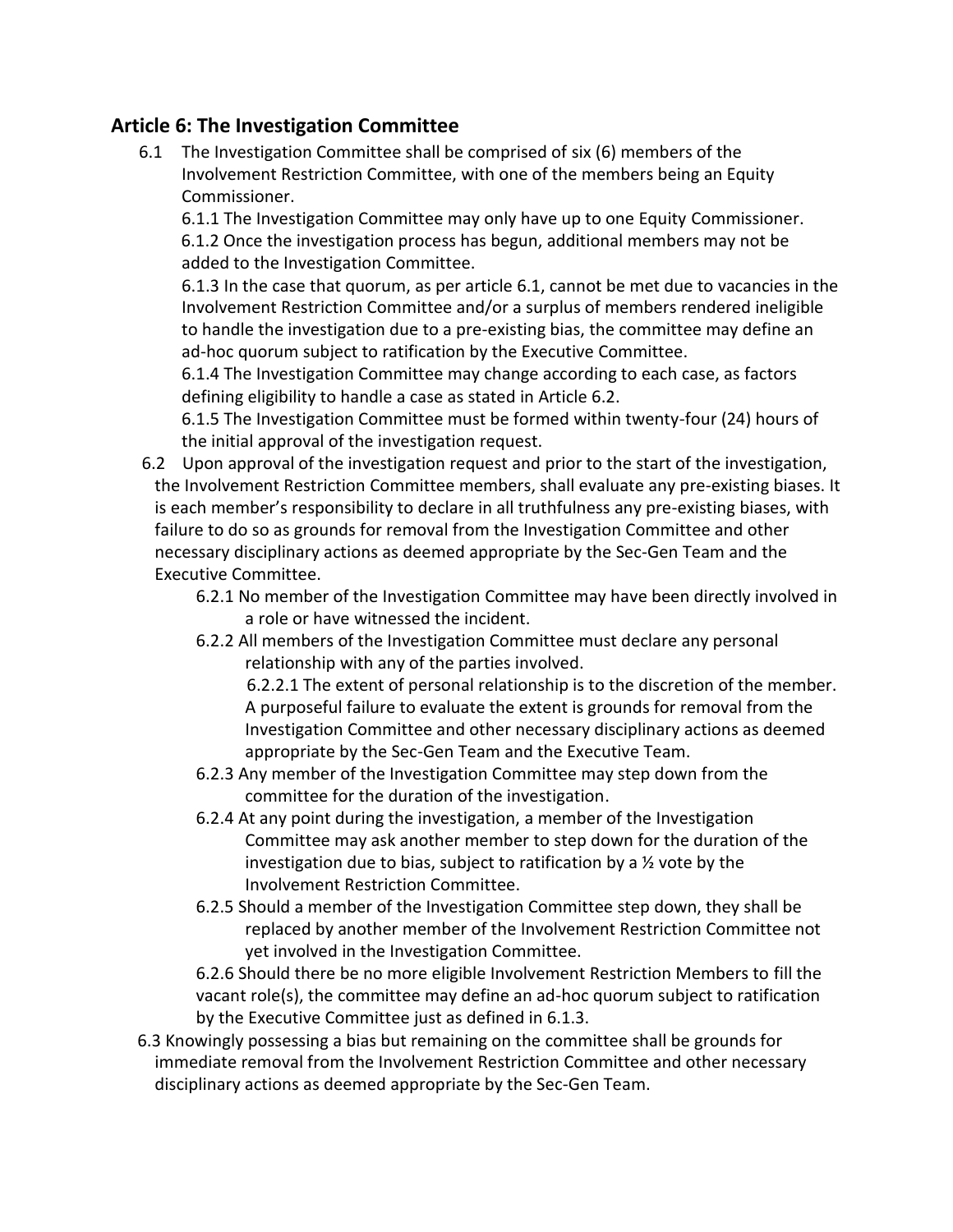- 6.4. Members of the Involvement Restriction Committee may decline a role on the Investigation Committee aside from pre-existing bias with valid reason, submitted to the Secretary General(s) and/or Equity Commissioner(s).
- 6.5 In the event that an Investigation Committee cannot be formed due to a surplus of Involvement Restriction Committee members possessing a pre-existing bias, temporary additional Involvement Restriction Committee members shall be chosen within and ratified within one (1) week by the Executive Committee and then trained at the discretion of the Equity Commissioner(s) within one (1) week of their hiring.

6.5.1 The temporary additional members must sign an NDA and are subject to the same responsibility and expectations as the regular standing members, as defined by this Policy and the AUS Constitution.

 6.6 In the case that all Equity Commissioners possess a pre-existing bias, the Executive Committee shall recruit new Involvement Restriction Committee members, first turning towards recruitment of new members from the AUS Legislative Council.

> 6.6.1 If suitable members of the Involvement Restriction Committee cannot be found within members of the AUS Legislative Council, the Executive committee may recruit among general members of the AUS.

 6.7 In the event that all members of the Executive committee have a pre-existing bias, the investigation request must be declined.

> 6.7.1 The complainant may have the option of bringing their concern to a McGill channel.

 6.8 Any members of the Investigation Restriction Committee must sign a disclaimer attesting their non-involvement with the case they possess a pre-existing bias in.

# **Article 7: Investigation Procedure and Outcome**

- 7.1 During the investigation process, the respondent shall be subject to a probation period with suspension from all involvement and activities in the AUS and/or interfaculty context, pending investigation, effective immediately upon approval of the investigation request.
	- 7.1.1 The probationary period shall begin following the approval of the investigation request and last up to 30 days or following the ratification of the decision of the Investigation Committee by the Executive Committee.
	- 7.1.2 During the probationary period, the respondent may not participate or staff in any AUS events, sit on any EUS affiliated teams, or participate in any AUS groups as deemed appropriate by the Investigation Committee.
	- 7.1.3 If a restricted individual has registered and paid for an event prior to the probationary period, they may be refunded and unregistered from said event. If an individual is an active member of an AUS team or group, their membership must be suspended immediately and, to the team/group's discretion, be replaced for the time being.
- 7.2 The respondent shall be notified in writing by the Investigation Committee twentyfour (24) hours before the start of the probationary period.
	- 7.2.1 The notice of investigation shall describe the nature of the alleged misconduct, without disclosing the identities of the complainant or any of the persons involved, and issue a warning that shall the respondent choose to pursue their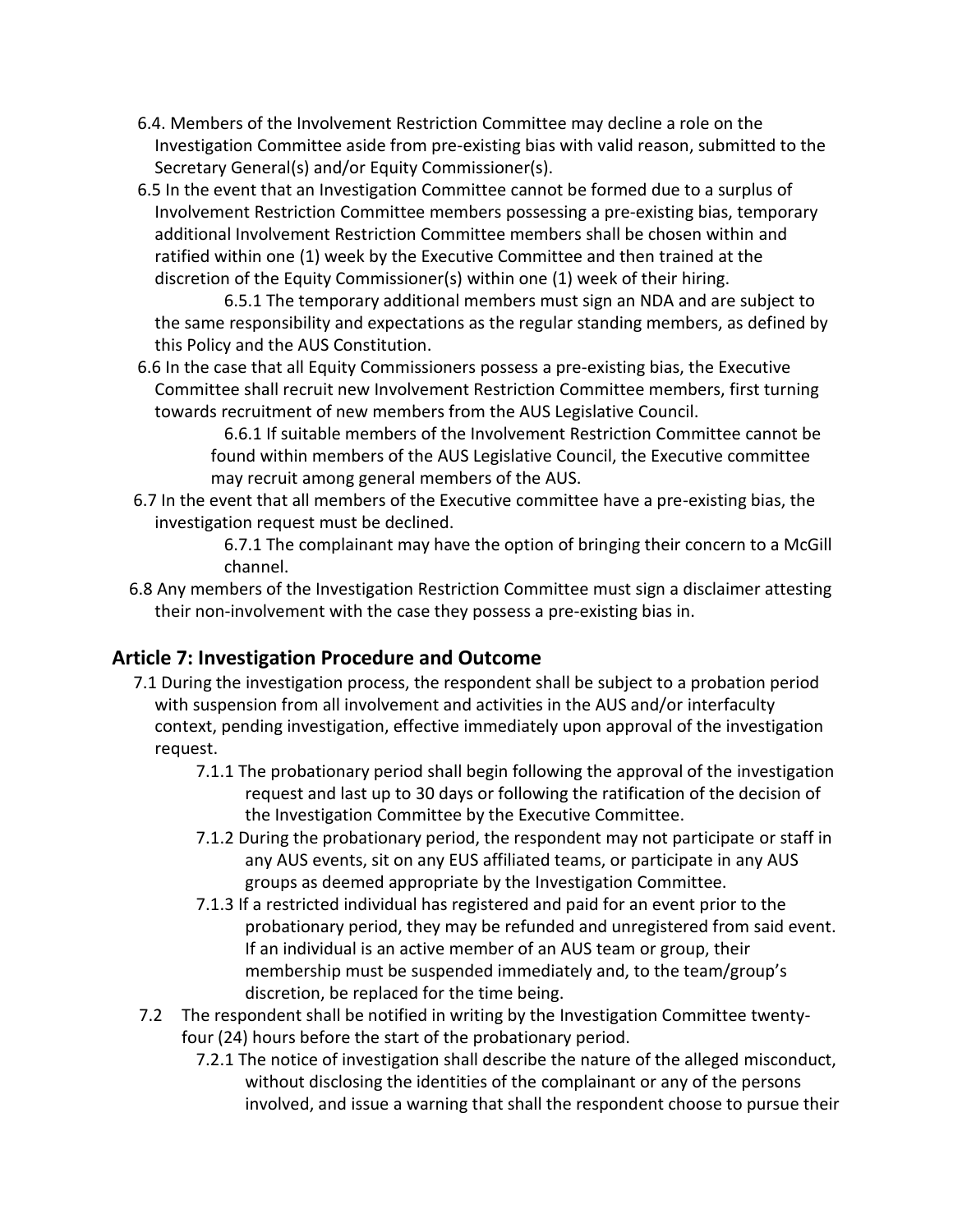own investigation into or seek action upon involved parties, including but not limited to the complainant, affiliates of the respondent, the Involvement Restriction Committee, and the Investigation Committee, they may face consequences and furthermore, the Investigation Committee reserves the right to factor in the complainant's choice to pursue their own investigation or seek action into the decision-making process.

- 7.2.1.1 The complainant shall be given the opportunity to review this initial disclosure to ensure they are comfortable with its contents. Once both the complainant(s) and the Investigation Committee have given their consent as to the content of this notice, it shall be sent to the respondent along with the most recent version of this policy.
- 7.2.2 A list of support networks and resources at McGill, including but not limited to mental health and well-being resources, shall be sent to the respondent with the notice of investigation.
- 7.2.3 The respondent is entitled to be informed about relevant procedural aspects of the investigation and changes to the composition of the Investigation Committee, so long as that information does not compromise or come at the expense of the safety and privacy of the complainant and committee members.

7.3 The Investigation Committee shall interview the complainant. The interview must be conducted within (5) business days.

> 7.3.1 A written statement may be accepted in place of, or as a supplement to, an interview.

7.3.1.1 When the Investigation Committee requests an interview with the complainant, they must also make the complainant aware of the option to submit a written statement.

7.3.1.2 If the complainant elects to submit a written statement, the Investigation Committee shall provide a list of questions that the complainant should answer in their statement. The complainant may also include in the statement any other information they feel relevant to the investigation. Failure to respond to any question provided may factor into the decision-making process of the Investigation Committee. The written statement must be submitted to the Investigation Committee within five (5) business days after the issuing of the list of questions.

7.3.1.3 The complainant's choice to submit a written statement instead of attending an in-person interview may not factor into the decisionmaking process of the Investigation Committee.

 7.4 The Investigation Committee shall interview the respondent. Failure for the respondent to cooperate may factor into the decision-making process of the Investigation Committee. The respondent must be contacted for an interview within forty-eight (48) hours of completion of the interview with the complainant. The interview with the respondent must be conducted within five (5) business days of contact.

> 7.4.1 A written statement as per 7.3.1 may be accepted in place of or as a supplement to an interview.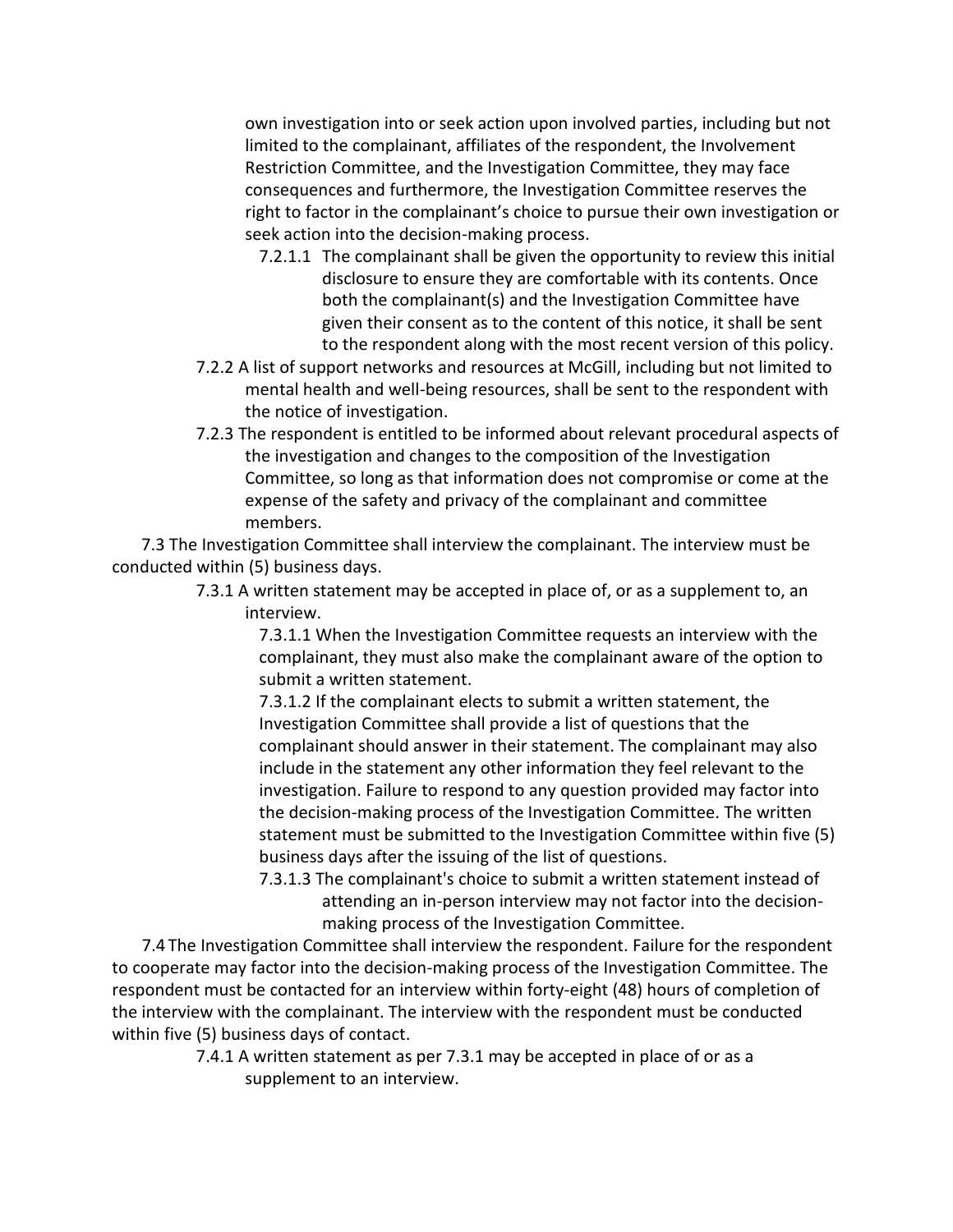- 7.4.2 The complainant shall be interviewed before the respondent, or their written report must be received before interviewing the respondent, or before sending the respondent their questions, if the respondent has chosen to submit a written report.
- 7.5 The Investigation Committee shall be an impartial body.

 7.5.1 The Investigation Committee must disclose each member who is sitting on the Committee for the case in question to all parties involved.

> 7.5.2 The respondent and the complainant may raise concerns on the composition of the Investigation Committee to the Sec-Gen Team, who shall investigate the concerns and take the appropriate actions.

7.5.2.1 Pending the Sec-Gen Team's investigation, the Investigation Committee will halt activities and will resume again upon completion of the Sec-Gen Team's investigation.

7.6 The Investigation Committee shall interview any individual who voluntarily comes forward with information on the incident.

- 7.6.1 Individuals who step forward may not learn any further details about the ongoing investigation and may only provide their account of events or other relevant information.
- 7.7 The Investigation Committee may not discuss any details pertaining to the individual or incident in question with people outside of the Investigation Committee and the Executive Committee, unless otherwise specified within this policy.

7.7.1 The Investigation Committee may not discuss any details pertaining to the investigation with members of the Involvement Restriction Committee previously rendered ineligible due to pre-existing bias.

- 7.7.2 Access to the minutes recorded during the investigation shall be restricted to the members of the Investigation Committee and the Executive Committee.
- 7.7.3 Any breach of confidentiality is grounds for removal from the Investigation Committee and the Involvement Restriction Committee as well as other necessary disciplinary actions as deemed appropriate by the Sec-Gen Team and the Executive Committee.
- 7.8 The Investigation Committee must reach a decision within seven (7) days of completion of all interviews with necessary stakeholders in the incident.
	- 7.8.1 The Investigation Committee may call for an extension but must inform the complainant and respondent of the time extension.
- 7.9 When a two-thirds (2/3) majority decision is reached among the members of the Investigation Committee, if there are remaining members of the Involvement Restriction who were considered eligible to handle the case, a report with the decision must also be presented to the other eligible members of the Involvement Restriction Committee for approval.
	- 7.9.1 Approval of the decision must result in an overall two-thirds (2/3) majority vote including the votes of all eligible members of the Involvement Restriction Committee.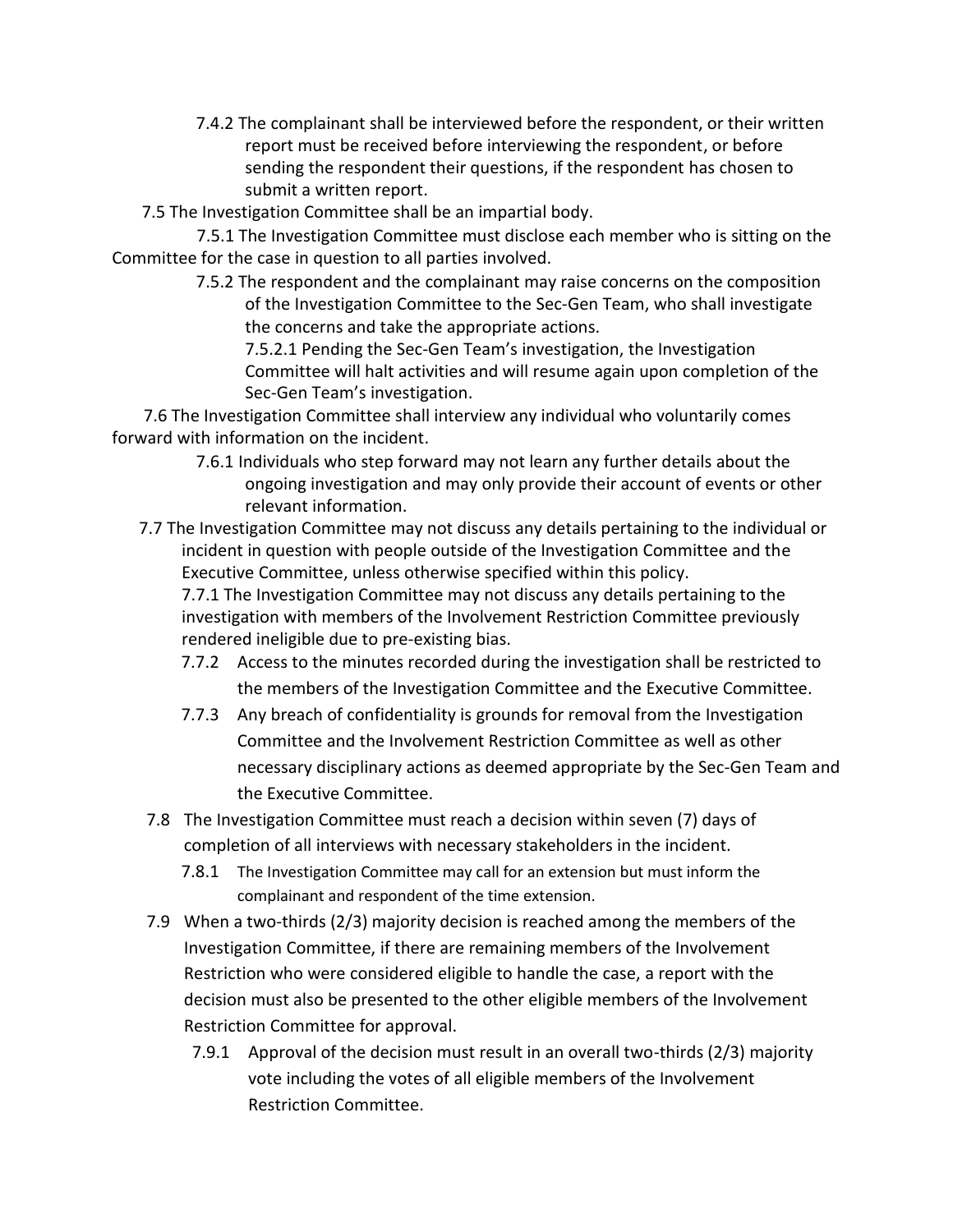- 7.9.2 Ineligible members, as determined above in Article 6, may not vote and may not be present when the report is presented.
- 7.9.3 If there are no eligible members, the report does not need to be presented but must still be accessible within the archives after the investigation is concluded.
- 7.10 Within twenty-four (24) hours of majority decision, the Investigation Committee shall inform the respondent, in writing, of the decision, the reasons for the decision, the terms of restriction, if any, and the positions who have been informed. The respondent shall be informed of any subsequent changes to the decision. The decision is effective immediately after notification.
	- 7.10.1 The Investigation Committee may offer recommendations, which may include but are not limited to: attending workshops, training, or other learning opportunities regarding substance abuse, consent, discrimination, inappropriate behaviour, bullying, and harassment, making an active effort to change their behaviour at other events and in their personal life.
	- 7.10.2 The respondent shall be informed of any subsequent changes to the decision.
	- 7.10.3 If a restriction has been placed on the respondent, they shall be informed of their right to an appeal to a new Investigation Committee.
- 7.11 Within twenty-four (24) hours of majority decision, the Investigation Committee shall inform the complainant, in writing, of the decision and the terms of the restriction, if any.
	- 7.11.1 The complainant shall be informed of any subsequent changes to the decision.
- 7.12 If a two-thirds (2/3) majority decision cannot be reached in other words, there is an equally-split vote – the investigation is considered inconclusive.
	- 7.12.1 The complainant and the respondent must be informed. They may then request for the case to be:
		- 7.12.1.1 Brought to the Sec-Gen Team OR
		- 7.12.1.2 Brought to a confidential AUS Legislative Council, which will then be subject to the proper policies and procedures regarding the conduct of a confidential closed Council as per the AUS By-Laws OR
		- 7.12.1.3 Brought to an official McGill administration channel.

#### **Article 8: Terms of Restriction**

8.1 The length and other terms of an individual's restriction are determined by the Investigation Committee and further approved by the remaining eligible members of the Involvement Restriction Committee, if necessary.

 8.1.1 Terms of restriction may include, but are not limited to: restricted access to participating in or staffing AUS events, holding positions within the AUS and its groups, posting on public AUS-affiliated social media platforms.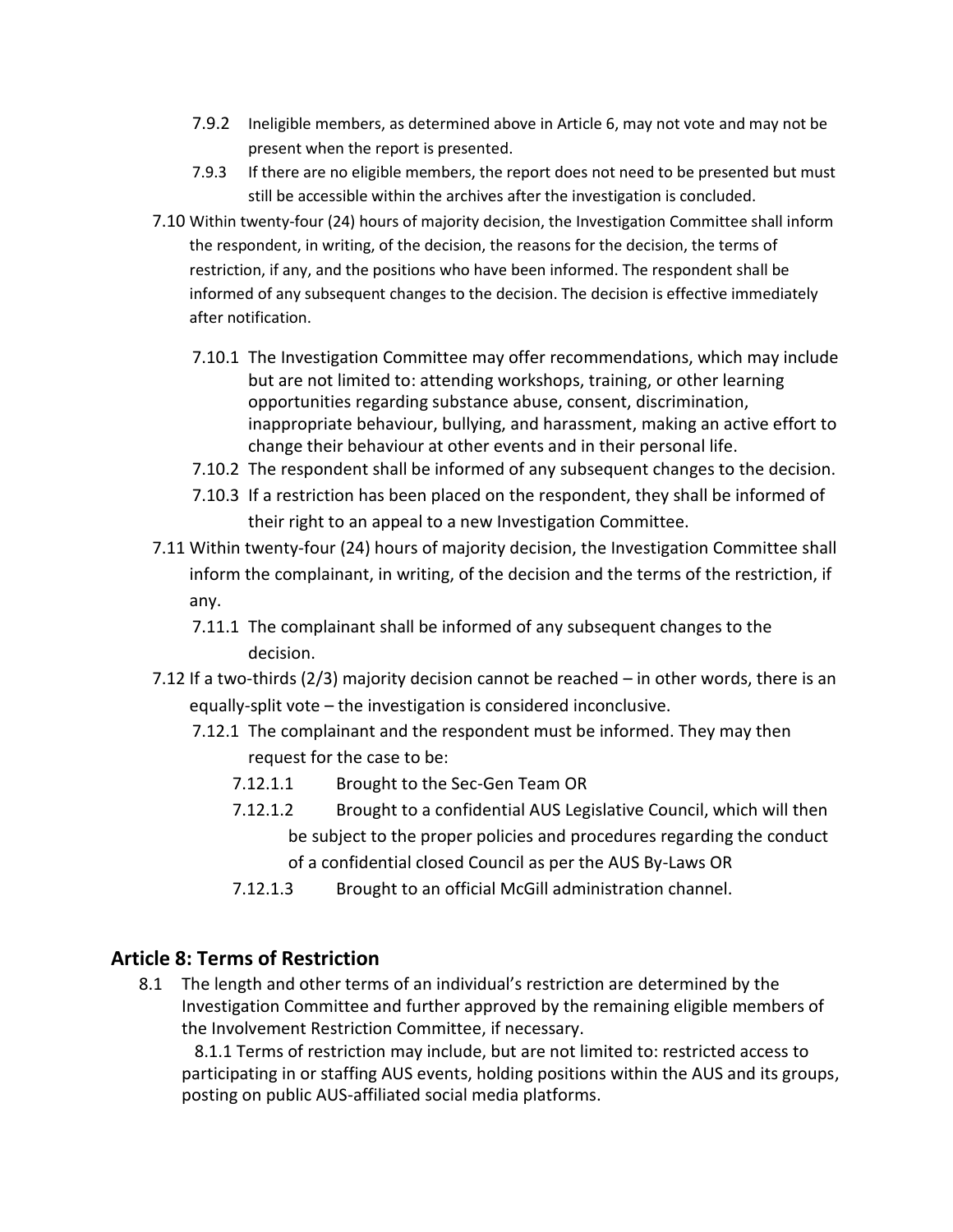8.1.2 Terms of restriction may also be subject to previous existing agreements, waivers, and contracts, including but not limited to the interfaculty Memorandum of Understanding with McGill University for Orientation Week.

- 8.2 In the case that the terms of restriction are breached:
	- 8.2.1 The terms of restriction may be updated by the Investigation Committee pending the approval of a simple majority vote of the Executive Committee.
	- 8.2.2 The number of informed individuals may be increased to ensure that the safety of the complainant and other students is maintained. The new list of informed individuals shall be created by the Investigation Committee for that case and approved by a simple majority vote of the Executive Committee. The respondent shall be informed of all new positions which have been informed about the terms of their involvement restriction.
	- 8.2.3 In the event of repeated breaches of the terms of restriction, the Investigation Committee shall meet with the respondent in person to ensure the terms are understood and followed.
	- 8.2.4 In the even the breaches continue, the Involvement Restriction Committee and the Executive Committee reserves the right to involve McGill Security, event security, and McGill administration.
- 8.3 If a restricted individual registers for an event without abiding by the terms of their restriction, the individual shall be unregistered and, if they have already paid for the event, may be refunded at the discretion of the event's organizers.

#### **Article 9: Involvement Restriction Regarding Non-AUS Members**

- 9.1 A complainant may submit an investigation request into the restriction of a respondent who is not a Regular or Associate member of the AUS.
- 9.2 If possible, this request shall be managed by an Investigation Committee as per article 6.
- 9.3 If necessary, the restriction of a non-AUS Member may be managed by the Executive Committee and decided upon by a simple majority decision of the Executive Committee. This may include, but is not limited to:

9.3.1 The restriction of alumni;

- 9.3.2 The restriction of McGill students who are not undergraduates.
- 9.4 The AUS reserves the right to decline investigation of a non-AUS member.

 9.4.1 The AUS may instead contact the proper faculty of the non-AUS member and McGill University administration to handle the investigation, with the permission of the complainant.

# **Article 10: Maintenance of the Restriction List**

- 10.1 A list of all currently restricted individuals is maintained by the Vice President of Social Affairs, under the supervision of the President and shared with the Executive Committee and Equity Commissioners.
- 10.2 The Involvement Restriction Committee shall take all necessary steps to limit any possible defamation of the respondent, in particular by restricting the list of individuals informed of the restriction to only relevant positions.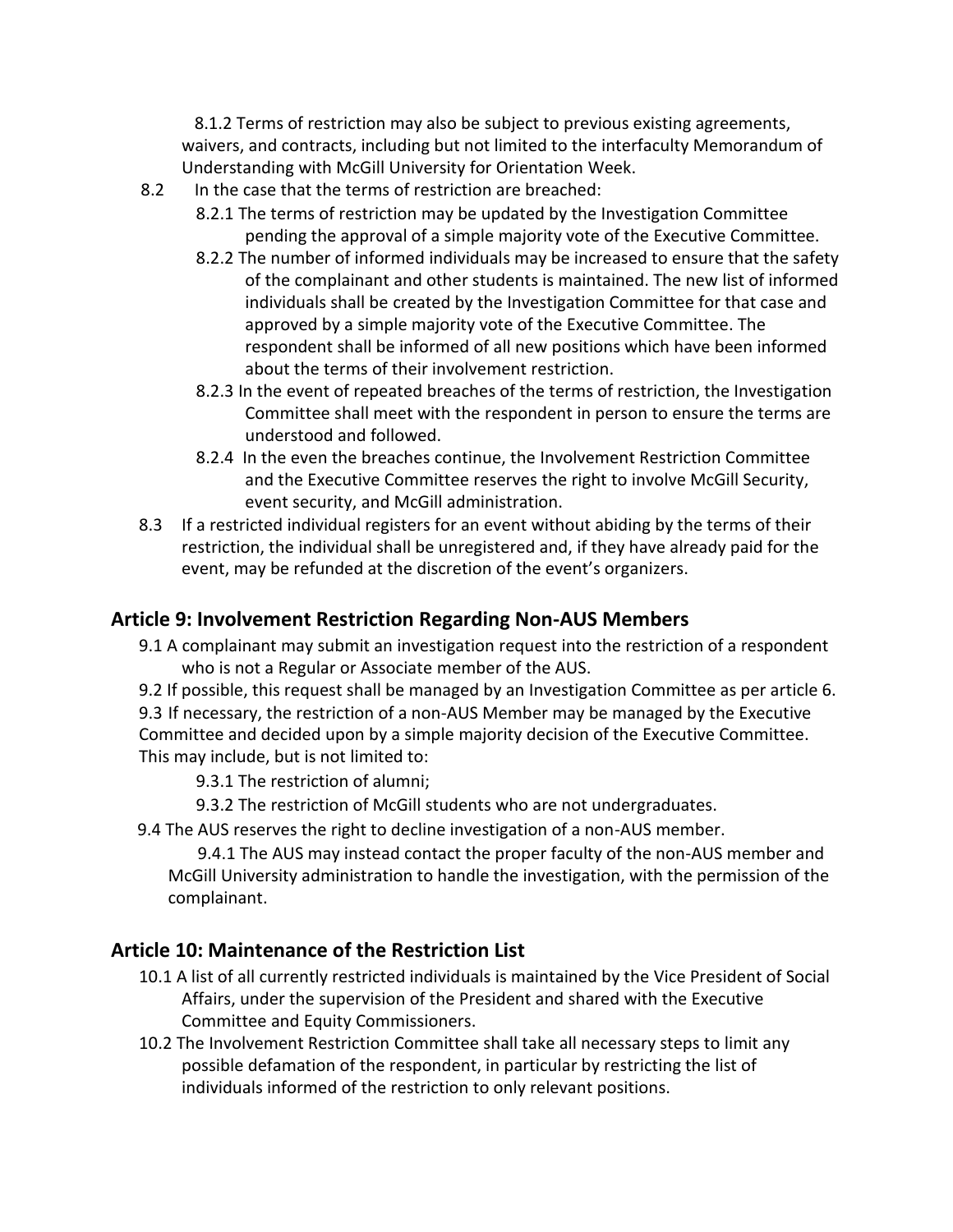# **Article 11: Appeal**

- 11.1 A respondent in an involvement restriction case may appeal the Investigation Committee's decision within fourteen (14) academic days of the notification.
- 11.2 An involvement restriction appeal may be submitted to the other Equity Commissioners who did not sit on the Investigation Committee for the respondent's case. The grounds for appeal must be specified.
- 11.3 The Sec-Gen Team shall investigate the appeal within forty-eight (48) hours of approval of appeal investigation request. 11.3.1 If eligible, the remaining Equity Commissioners may be consulted for the

appeal. If they did not sit on the Investigation Committee due to pre-existing bias, they may not be consulted.

- 11.4 The Sec-Gen Team shall review all documents related to the investigation, including but not limited to, minutes and written statements from the investigation.
	- 11.4.1 The Sec-Gen Team may conduct follow-up interviews or ask for additional written statements from the parties involved in the original investigation.
- 11.5 The Sec-Gen Team may accept or reject the appeal. The terms of restriction may only be modified if the appeal is accepted.

11.9.1 Additional restrictions may not be imposed on a respondent's terms following a rejected appeal.

- 11.6 The decision of the Sec-Gen Team shall be final. No further appeal shall be considered.
- 11.7 Upon reaching a decision, the Sec-Gen Team shall inform the respondent in writing of its decision and the reasons for the decision within twenty-four (24) hours.
- 11.8 Upon reaching a decision, the Sec-Gen Team shall inform the complainant in writing of its decision, the updated terms of restriction, and the reasons for the decision within twenty-four (24) hours.

# **Article 12: Statute of Limitations**

12.1 Any request for Involvement Restriction for an incident that took place outside the AUS context or without AUS-affiliation, including incidents which occurred outside of an individual's enrollment at McGill University, may not be addressed.

# **Article 13: With the McGill Administration**

- 13.1 In addition to the AUS Involvement Restriction Policy, if either party elects to go through an official McGill resource, the Investigation Committee shall refer the case to the appropriate McGill Administration Policies and/or offices, including but not limited to: the Code of Student Conduct, the Office of the Dean of Students, the Policy against Sexual Harassment, or the Policy against Sexual Violence, McGill Security, or any faculty procedures.
- 13.2 The AUS Involvement Restriction Policy shall not impede official McGill policies and procedures and will cooperate fully with the McGill Administration, if necessary, for the best resolution for stakeholders.